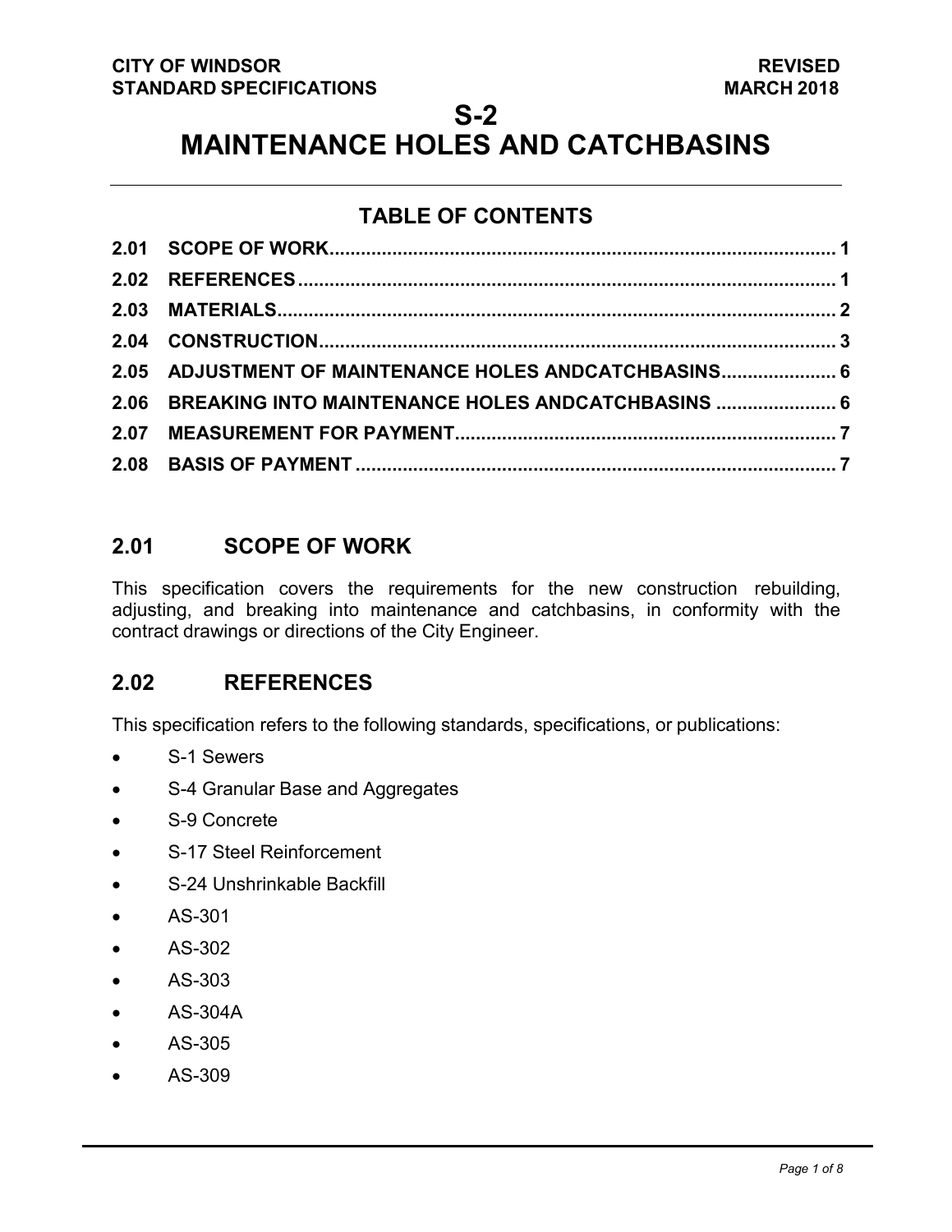- AS-310A
- AS-314
- AS-527
- OPSD 701.021

### <span id="page-1-0"></span>**2.03 MATERIALS**

The contractor shall supply all materials in accordance with this specification and the contract documents, unless specified by the City Engineer.

#### **2.03.01 CONCRETE**

All concrete shall meet the requirements of City of Windsor Standard Specifications S-9 Concrete unless otherwise specified and pre-approved by the City Engineer.

#### **2.03.02 FRAMES, GRATES AND COVERS**

Frames, grates, and covers shall conform to the requirements of the City of Windsor Standard Engineering Drawings (AS-301, AS-302, AS-304A).

#### **2.03.03 GRANULAR MATERIAL**

Granular material for bedding and backfill to be Granular 'A' unless otherwise approved by the City Engineer.

#### **2.03.04 UNSHRINKABLE BACKFILL**

Unshrinkable fill material used for backfill as per City of Windsor Standard Specifications S-24 Unshrinkable backfill.

#### **2.03.05 MAINTENANCE HOLE STEPS**

Maintenance hole steps shall conform to the requirements of City of Windsor Standard Engineering Drawings (AS-305).

#### **2.03.06 PRECAST REINFORCED CONCRETE CATCHBASIN AND MAINTENANCE HOLE COMPONENTS**

Precast units shall be supplied in accordance with City Windsor Engineering Drawings (AS-303 AS-309, AS314, AS-315).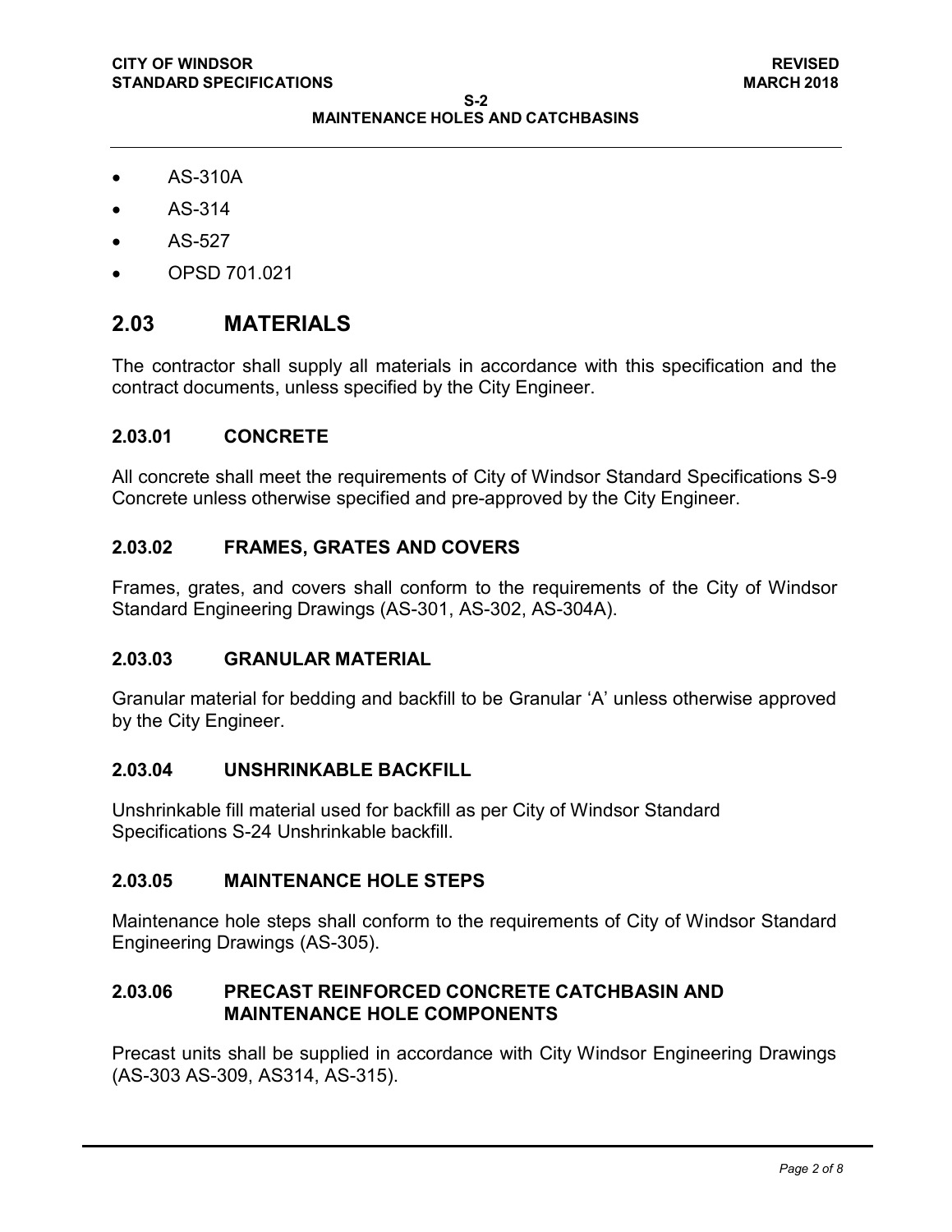#### **2.03.07 STEEL REINFORCING**

Steel bar reinforcement shall be hard grade deformed bars and shall comply with City of Windsor Standard Specifications S-17 Reinforcing Steel.

### <span id="page-2-0"></span>**2.04 CONSTRUCTION**

#### **2.04.01 EXCAVATION**

Maintenance holes or catchbasins of the type specified shall be excavated for and constructed to conform to the requirements of the contract drawings and shall be located at the points and elevations required on the contract drawings or as directed by the City Engineer. Structures shall not be placed or constructed on an unsuitable foundation as maybe determined by the City Engineer. Any unsuitable material shall be excavated and the resulting excavation shall be backfilled and compacted to obtain an approved foundation.

#### **2.04.02 GRANULAR BEDDING AND BACKFILL**

Once the maintenance hole or catchbasin is constructed, the excavation surrounding the exterior of the unit shall be filled with granular material or unshrinkable fill to a minimum thickness of 300 mm around all sides of the unit. The granular material shall be deposited in layers so that when compacted, each layer shall not exceed 300mm in depth. Care shall be exercised in compacting the granular material to assure the structure is not disturbed. Approved hand compaction equipment shall be used to consolidate the material where necessary. Granular material for bedding and backfill shall be compacted to 100% of the maximum Standard Proctor dry density.

Excavated materials which cannot be incorporated in the work shall be disposed by the contractor outside the contract limits.

#### **2.04.03 CAST IN PLACE CONSTRUCTION**

The Contractor shall form and pour the specified unit plumb and true to alignment and grade. Once forms have been stripped, the Contractor shall remove all inside wall protuberances.

#### **2.04.04 PRECAST CONSTRUCTION**

The precast unit shall be placed plumb and true to alignment and grade.

Precast bases shall be set to the specified grade, shall be level, and shall have uniform overall contact with the underlying bedding.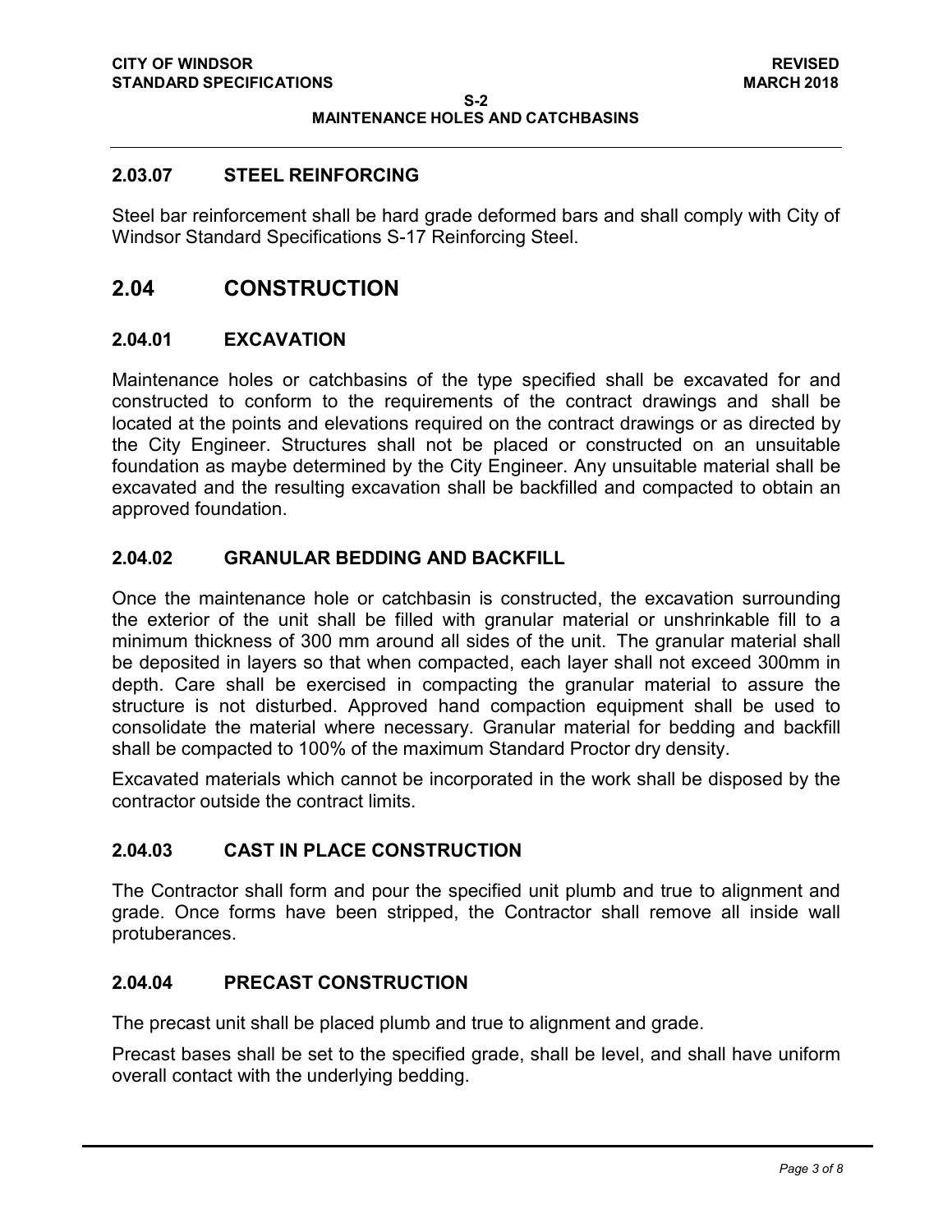#### **S-2 MAINTENANCE HOLES AND CATCHBASINS**

Any adjustment of the unit for plumb, alignment, and grade shall be carried out by lifting the unit free of excavation, levelling the base, and replacing the unit to proper alignment and grade.

#### *2.04.04(a)* **Doghouse Maintenance Hole**

When a precast doghouse maintenance hole is specified, the doghouse is to be installed straddling the existing sewer and a concrete slab poured as per AS-559. Once the slab has cured, the contractor can break into the sewer, ensuring the sewer remains free of debris.

#### **2.04.05 JOINTS**

Joints are to have a watertight seal as per the manufactures specification.

#### **2.04.06 INSTALLATION OF INLET AND OUTLET PIPES**

All connection holes in new, precast structures shall be cored or cast in place by the manufacturer. Any modifications to the OPSD 701.021 shall require the submission of detailed shop drawings for approval by the City Engineer. One hole for a 200/250mm connection and one hole for a 150mm sub drain shall be the maximum permitted in any one side of a structure without the approval of the City Engineer.

Pipe placed in the walls for inlet or outlet connections shall extend through the wall a sufficient distance to allow for connections; shall be trimmed flush with the inside wall; and shall be securely and neatly grouted into place. The inlet and outlet pipe shall be supported with Class "A" bedding to the first pipe joint as per AS-310A and AS-314.

Watertight connections of PVC pipes shall be made to structures by means of KOR-N-SEAL boots, A.C. couplings or manufacturer supplied sanded bells, as approved by the City Engineer. A flexible joint must be provided within 0.3m of the outside of the structure wall.

Watertight connections of HDPE pipes shall be made to structures by carefully grouting and filling the void between the pipe and structure with a non-shrinking, fast-setting hydraulic cement product or by the use of a flexible water stop or other resilient connector approved by the City Engineer. A flexible joint shall be provided within 0.3m of the outside of the structure wall.

When catchbasins are being installed in locations that permit the use of existing catchbasin leads, the first 1 metre of catchbasin lead measured along its centre line, shall be replaced and covered by this specification.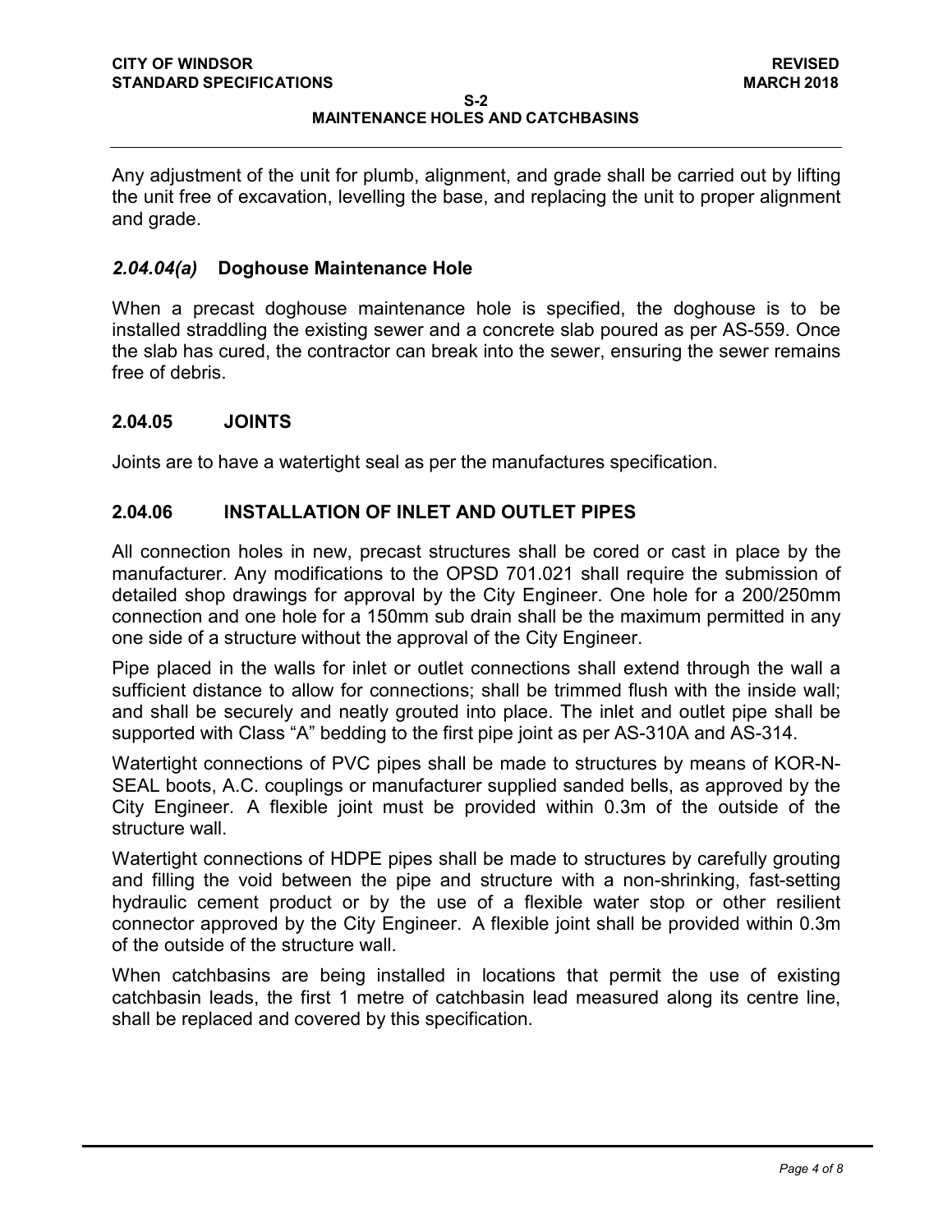**S-2 MAINTENANCE HOLES AND CATCHBASINS**

#### **2.04.07 INSTALLATION OF FRAMES, GRATES OR COVERS**

#### *2.04.07(a)* **General**

Frames, grates, or covers shall be set in a full mortar bed and adjusted to the required elevation. Mortar shall be composed of one part Portland cement and two parts masonry sand wetted with only sufficient water to make the mixture plastic. A minimum of 1 adjustment unit is required, with the total adjustment height unit to not exceed 450mm.

#### *2.04.07(b)* **Maintenance Holes**

If the maintenance hole frame and cover is to be located in a hard surfaced area, the grade of the frame and cover shall match the finished designed grading of the hard surface in all the directions, and be set to a minimum of +/- 5mm of the finished or temporary hard surface grade. The flat cap or riser section should be to be orientated to the satisfaction of the City Engineer.

When concrete adjustment units are used to set the frame and cover at the required position and elevation, the first adjustment unit shall be laid in a full bed of mortar. Successive units shall be laid plumb to the first unit and sealed according to the manufacturer's recommendations. The frame shall be set in a full bed of mortar.

When High Density Polyethylene (HDPE) adjustment units are used, they shall be installed and sealed strictly according to the manufacturer's instructions.

If the maintenance hole frame and cover is to be located in a concrete pavement area, the maintenance hole shall be fitted with a self-adjusting or Auto Stable maintenance hole frame and cover (AS-533) subject to the approval of the City Engineer.

#### *2.04.07(c)* **Catchbasins**

When concrete adjustment units are used to set the frame with grate at the required position and elevation, the first adjustment unit shall be laid in a full bed of mortar. Any successive units shall be laid plumb to the first unit and sealed according to the manufacturer's recommendations. The frame shall be set in a full bed of mortar.

When High Density Polyethylene (HDPE) adjustment units are used, they shall be installed and sealed strictly according to the manufacturer's instructions. A filter cloth wrap of the top 100mm of the catch basin and all the adjustment units in place shall be mandatory.

#### **2.04.08 INTERNAL DROP STRUCTURE**

If a drop structure is required by the City Engineer, it shall comply with City of Windsor Standard Specifications S-1 Sewers.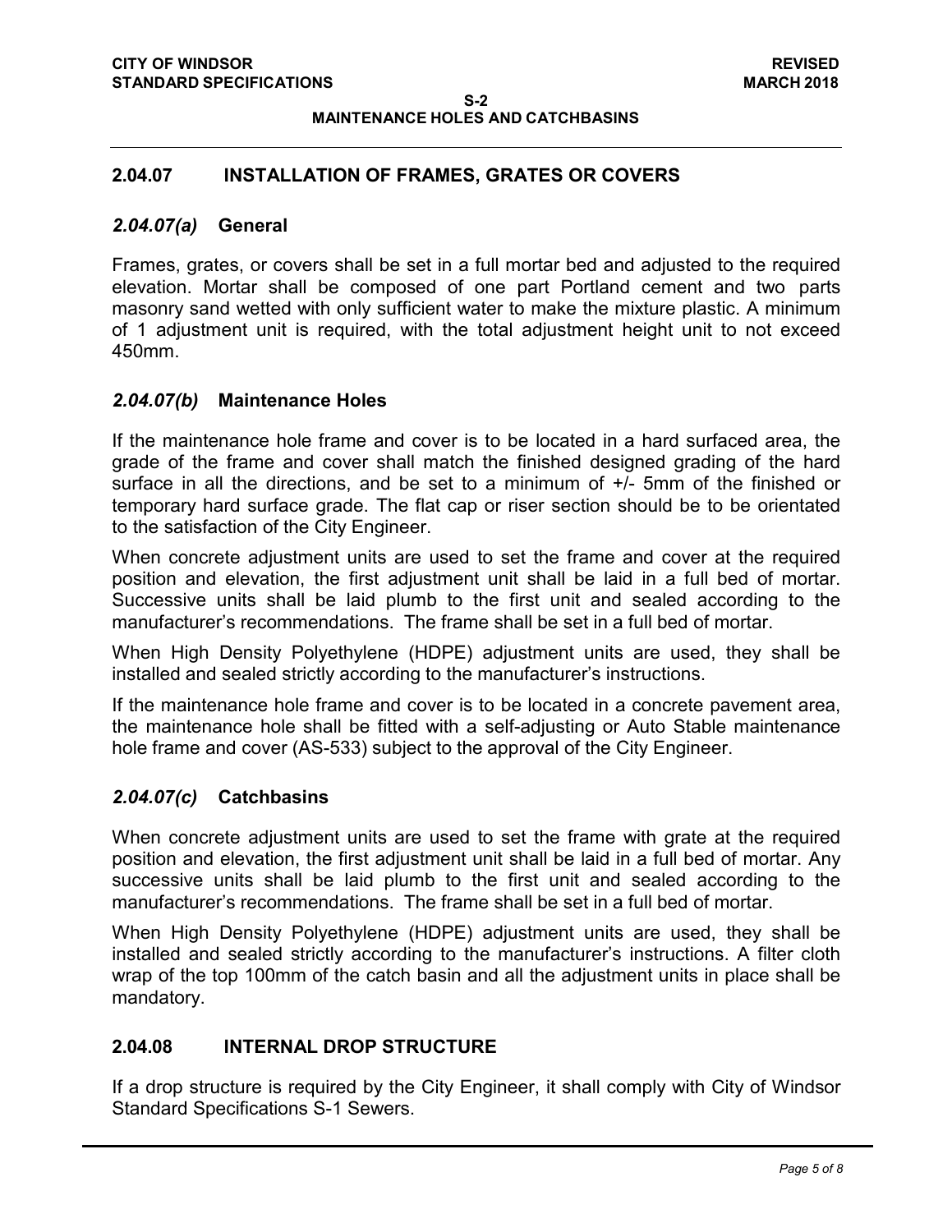#### **2.04.09 MAINTENANCE**

During the progress of the work and until the completion and final acceptance, maintenance holes and catchbasins shall be kept clean and free of all foreign materials.

## <span id="page-5-0"></span>**2.05 ADJUSTMENT OF MAINTENANCE HOLES AND CATCHBASINS**

#### **2.05.01 GENERAL**

The work to be carried out shall include change of elevation of any of the above structures, regardless of type or size. Adjustment of maintenance holes or catchbasins will apply where the top of the structure is to be lowered or raised 300 mm of less.

Prior to adjustment, the existing frame and grate or cover shall be carefully removed and salvaged. Once a maintenance hole or catchbasin has been adjusted or rebuilt, the salvaged frame and grate or cover shall be set to the correct elevation in a full mortar bed on the adjusted structure. If in the opinion of the City Engineer, the frame and cover or grate is not salvageable, the material shall be returned to 1531 Crawford Yard and alternative material will be supplied.

Where cast in place units are to be raised, the top surfaces of all existing walls shall be roughened before the walls are extended upwards.

Where required on the contract drawings or when the City Engineer directs additional maintenance hole steps shall be installed in the adjusted unit.

Where asphalt or concrete pavement must be removed to adjust or rebuild a structure the edges of such pavement shall be neatly cut to give a minimum clearance of 300mm to the outside of the flange.

All construction debris resulting from adjustment or rebuilding of maintenance holes or catchbasins shall be removed at the contractor's expense.

#### **2.05.02 CAST IN PLACE UNITS**

Where the top is to be lowered the concrete shall be carefully removed to the required elevation.

### <span id="page-5-1"></span>**2.06 BREAKING INTO MAINTENANCE HOLES AND CATCHBASINS**

Under this item, the Contractor shall carefully sawcut or core the openings that are required in the walls of any of the above-mentioned structures and securely and neatly grout in the required pipes, duct banks, or sleeves as directed by the City Engineer.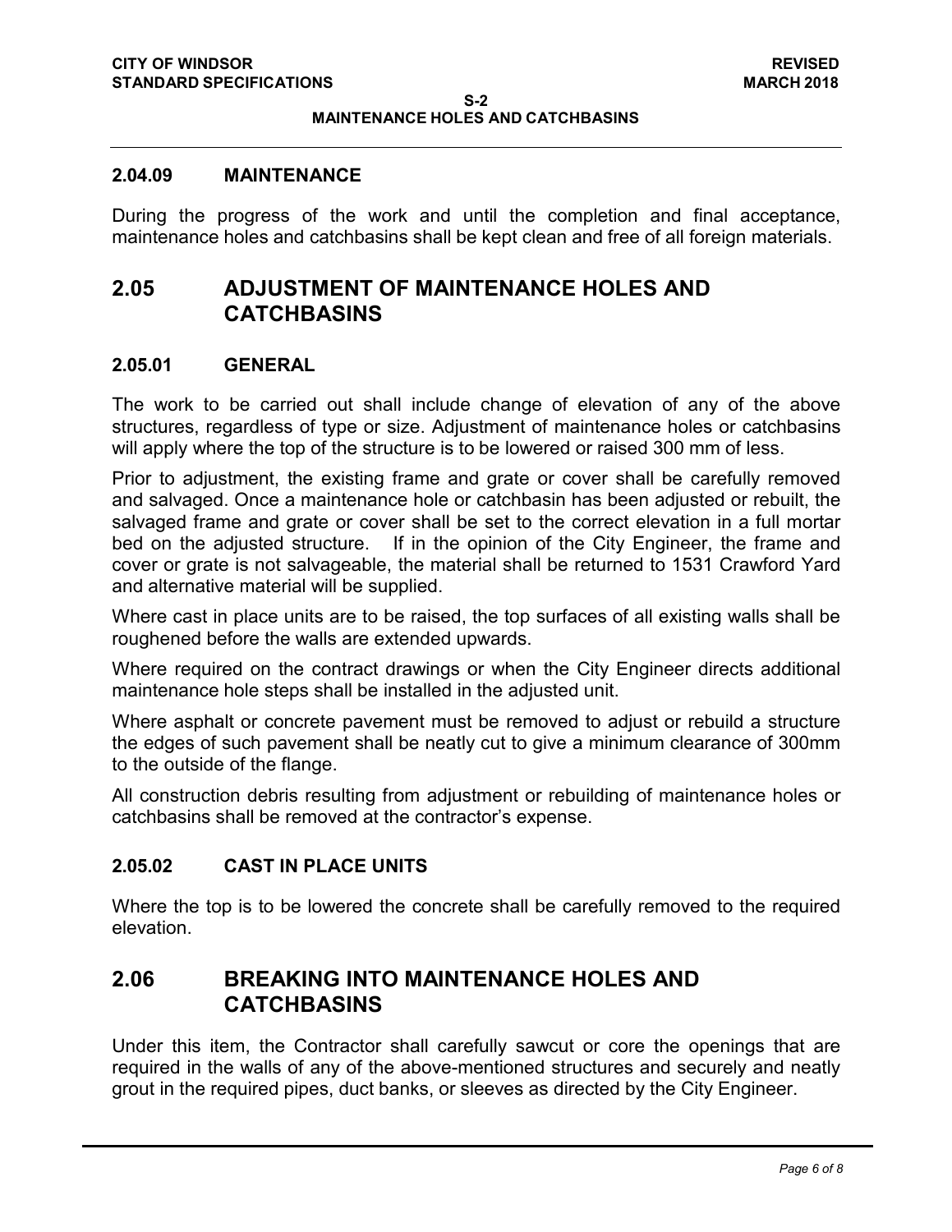## <span id="page-6-0"></span>**2.07 MEASUREMENT FOR PAYMENT**

#### **2.07.01 MAINTENANCE HOLES**

Sewer maintenance holes, unless specified otherwise, shall be on a per item basis, and shall include all labour and material components required to construct the maintenance holes. An extra or credit to the tendered price shall only be considered if there is a 300mm or more difference between the as-built depth to invert and the design depth to invert.

#### **2.07.02 CATCHBASINS**

Catchbasins, unless specified otherwise, shall be on a lump per item basis and shall include all labour and material components required to construct the catchbasin.

#### **2.07.03 BREAKING INTO EXISTING MAINTENANCE HOLES**

Breaking into existing maintenance holes shall be measured on per item basis.

### <span id="page-6-1"></span>**2.08 BASIS OF PAYMENT**

#### **2.08.01 MAINTENANCE HOLES**

Payment of maintenance holes at the contract per item prices for the various parts comprising maintenance holes shall be full compensation for all work required by this specification and shown on the contract drawings to provide complete maintenance.

Without in anyway limiting the foregoing, the work shall include the supply of all materials, all excavations, disposal of all surplus materials, the placing and compaction of granular materials, the construction of all cast in place concrete work, the installation of precast units including base, riser sections, transitional sections (where required), adjustment rings, the construction of all masonry work including benching, the installation of frame and cover, aluminum ladder rungs and all other miscellaneous metal works, all required surface restoration and all other work necessary to complete the structure in accordance with the contract requirements. Included in the lump sum price shall be the shop drawing of the maintenance hole showing the orientation, dimensions and transitional sections for any size maintenance hole.

#### **2.08.02 CATCHBASINS**

Payment at the contract price shall be full compensation for; supplying all materials, for all excavation, for the disposal of all surplus excavated materials, for the placing and compaction of granular bedding and backfill for the construction or installation of the